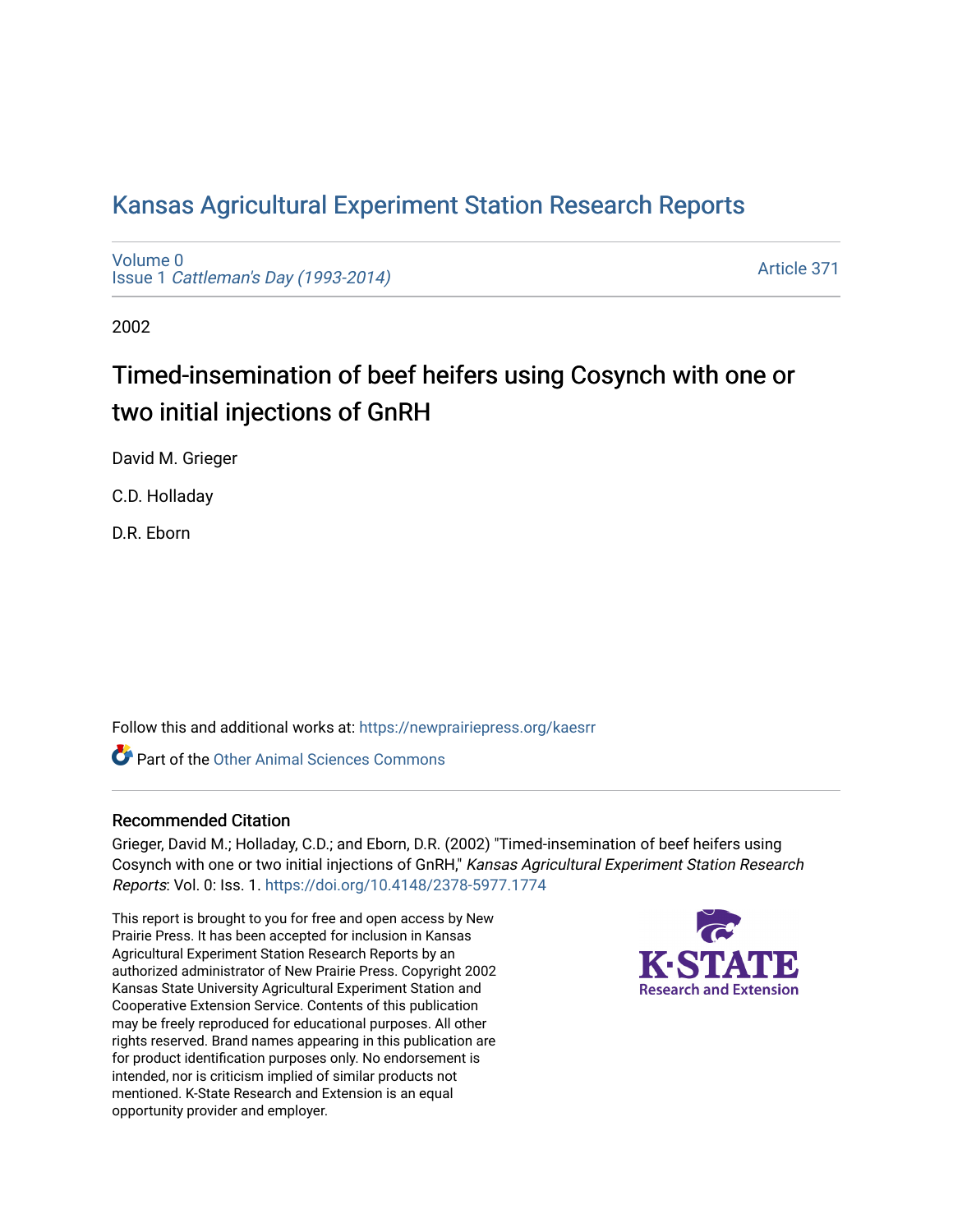# Timed-insemination of beef heifers using Cosynch with one or two initial injections of GnRH

## Abstract

Our purpose was to determine if giving an additional injection of GnRH to beef heifers synchronized with the Cosynch protocol would increase pregnancy rate to timed A.I. Eighty yearling beef heifers received an injection of GnRH, 7 days before receiving an injection of PGF (Cosynch). One half of the heifers were also given an injection of GnRH 14 days prior to the PGF injection (2xGnRH-Cosynch). All heifers were given a GnRH injection 2 days after PGF and inseminated at that time. Pregnancy rate for the 2xGnRH-Cosynch group (40%) was not different than that for the Cosynch group (50%) and was actually numerically lower. This trial suggested that an additional injection of GnRH 1 week prior to the Cosynch protocol was not beneficial in increasing the pregnancy rate of heifers to timed A.I.

#### Keywords

Cattlemen's Day, 2002; Kansas Agricultural Experiment Station contribution; no. 02-318-S; Report of progress (Kansas State University. Agricultural Experiment Station and Cooperative Extension Service); 890; Beef; Heifers; AI; Estrous synchronization; GnRh; PGF2α

#### Creative Commons License



This work is licensed under a [Creative Commons Attribution 4.0 License](https://creativecommons.org/licenses/by/4.0/).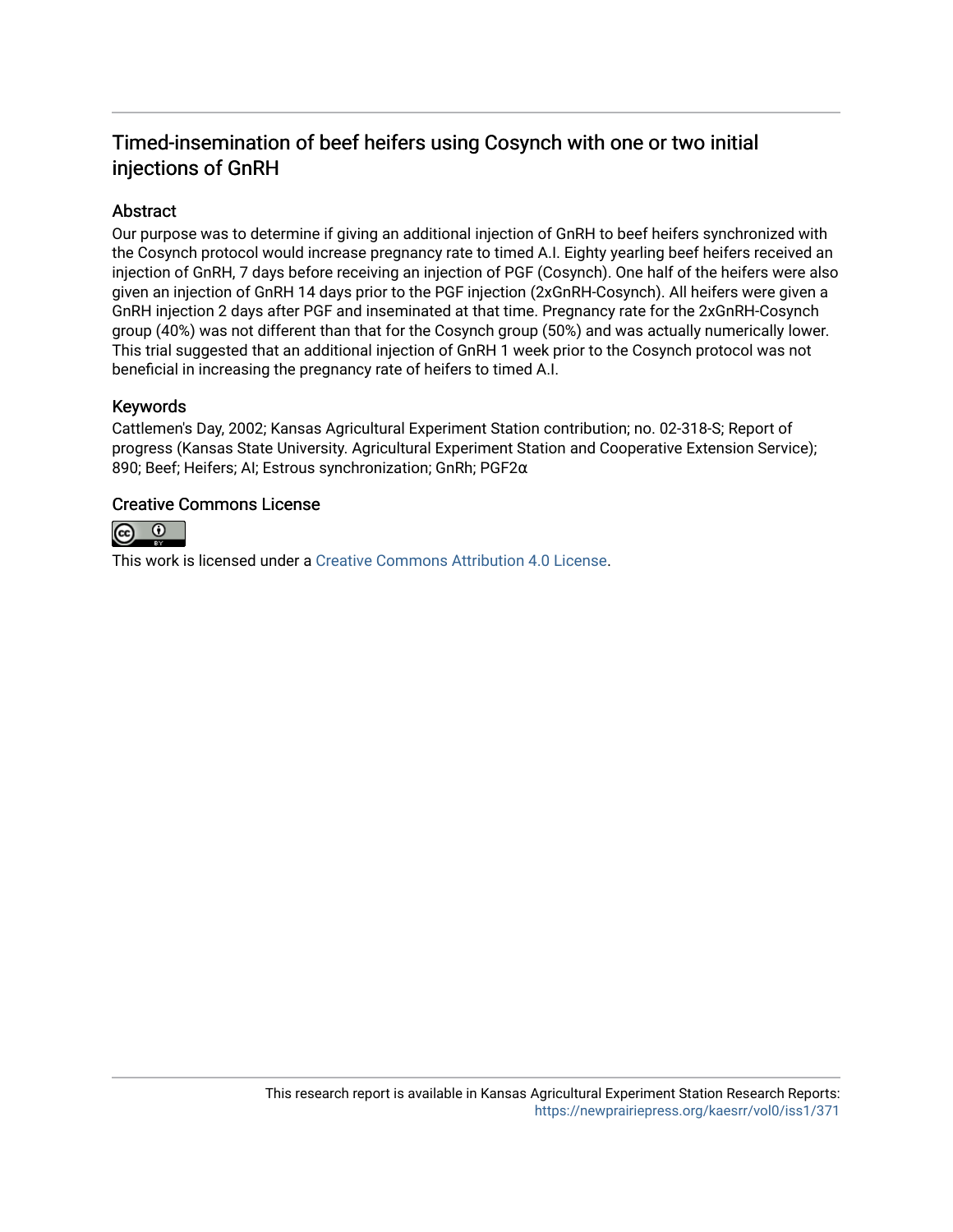## **TIMED-INSEMINATION OF BEEF HEIFERS USING COSYNCH WITH ONE OR TWO INITIAL INJECTIONS OF GnRH**

*D. M. Grieger, C. D. Holladay and D. R. Eborn* 

#### **Summary**

Our purpose was to determine if giving an additional injection of GnRH to beef heifers synchronized with the Cosynch protocol would increase pregnancy rate to timed A.I. Eighty yearling beef heifers received an injection of GnRH, 7 days before receiving an injection of PGF (Cosynch). One half of the heifers were also given an injection of GnRH 14 days prior to the PGF injection  $(2\times \text{GnRH-Cosynch})$ . All heifers were given a GnRH injection 2 days after PGF and inseminated at that time. Pregnancy rate for the  $2 \times$ GnRH-Cosynch group (40%) was not different than that for the Cosynch group (50%) and was actually numerically lower. This trial suggested that an additional injection of GnRH 1 week prior to the Cosynch protocol was not beneficial in increasing the pregnancy rate of heifers to timed A.I.

(Key Words: Heifers, AI, Estrous Synchronization, GnRH,  $PGF_{2\alpha}$ .)

# **Introduction**

Research at Kansas State University and other locations has shown that using combinations of GnRH and prostaglandin  $F_{2\alpha}$  (PGF) to synchronize estrus in lactating beef cows results in pregnancy rates ranging from 40 to 60 percent after timed A.I. Using these same protocols in heifers, however, usually results in low pregnancy rates, partly because some heifers have not achieved puberty at the onset of the breeding season.

In an effort to increase the number of heifers that respond to a GnRH/PGF/timed-A.I. synchronization system (Cosynch), we conducted an experiment using an additional injection of GnRH 2 weeks prior to PGF.

# **Experimental Procedures**

Eighty crossbred yearling beef heifers received an injection of GnRH (100 µg of Cystorelin<sup>®</sup>; Merial Ltd., Iselin, NJ) on day –7 and an injection of PGF (25 mg of Lutalyse; Pharmacia & Upjohn, Kalamazoo, MI) on day 0 followed by a second injection of GnRH on day 2. All heifers were inseminated 48 hours after PGF, when an additional injection of GnRH was given. This estrus/ovulation synchronization protocol is known as the "Cosynch" protocol. Half of the heifers (n=40) were given a preliminary injection of GnRH on day –14. This treatment is referred to as " $2 \times Gn$ RH-Cosynch". Pregnancy was determined in all heifers 30 days after insemination using transrectal ultrasonography.

# **Results and Discussion**

 The experimental design and results are shown in Figure 1. The pregnancy rate was not different between the  $2 \times Gn$ RH-Cosynch (40%) and the Cosynch treatments (50%). Therefore, we concluded that an additional injection of GnRH 2 weeks prior to PGF did not increase cyclicity and timed-AI pregnancy rate in this small group of heifers.